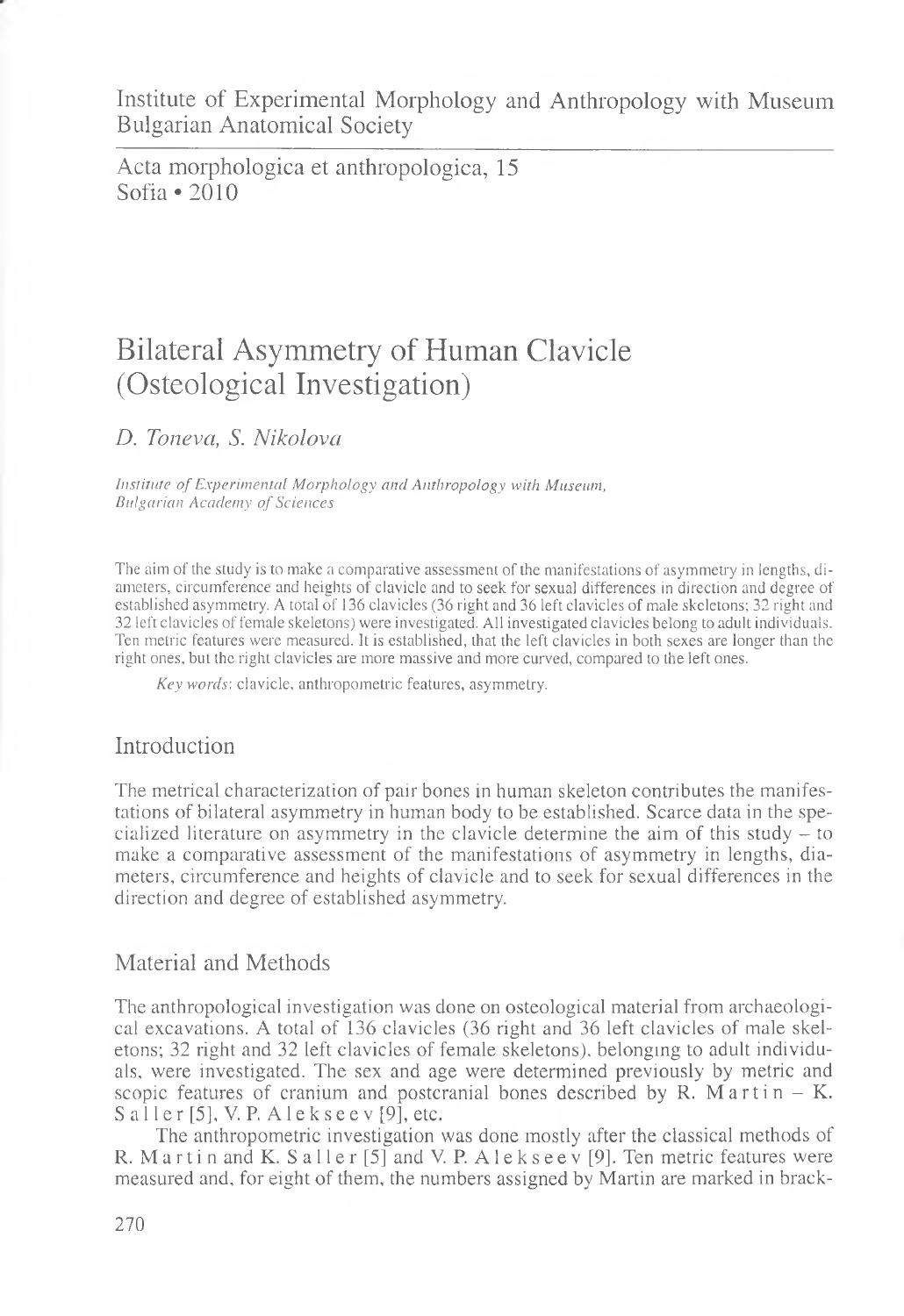

**1**

Fig. 1. Measurements of clavicle - greatest clavicle length (1), length of corpus curve basis (2), middle vertical diameter (4), middle sagital diameter (5), middle circumference (6), height of corpus curve (2), height of corpus curve (2a), acromial end curve (2(1)), sternal curve depth, acromial curve depth

ets (Fig. 1). Both heights of corpus curve were marked conditionally as first height of corpus curve (2) and second height of corpus curve (2a). The sternal curve depth and acromial curve depth are introduced by us.

The metrical data were statistically analyzed using SPSS version 13.0. The reliability of established bilateral asymmetry was verified by the U-test of Mann - Whitney at  $P<0.05$ . The quantitative assessment of the bilateral asymmetry was made using the relative index of Wolanski for inter-group comparisons [8]. The index in this study is used for determination of the asymmetry and is called Index for Asymmetry (IA):

$$
IA = \frac{2.(x_1 - x_2).100}{x_1 + x_2} +
$$

 $x_1$  – mean value of the feature in right clavicle;  $x_2$  – mean value of the feature in left clavicle.

The degree of bilateral asymmetry was assessed by percentile analysis according to the data of IA. The border values were set at  $P_{25}$  ( $P_{25} = 0.62$  IE) and  $P_{75}$  ( $P_{75} = 2.49$ IE). The bilateral asymmetry is slight at values of IA less than 0.61 IU, the asymmetry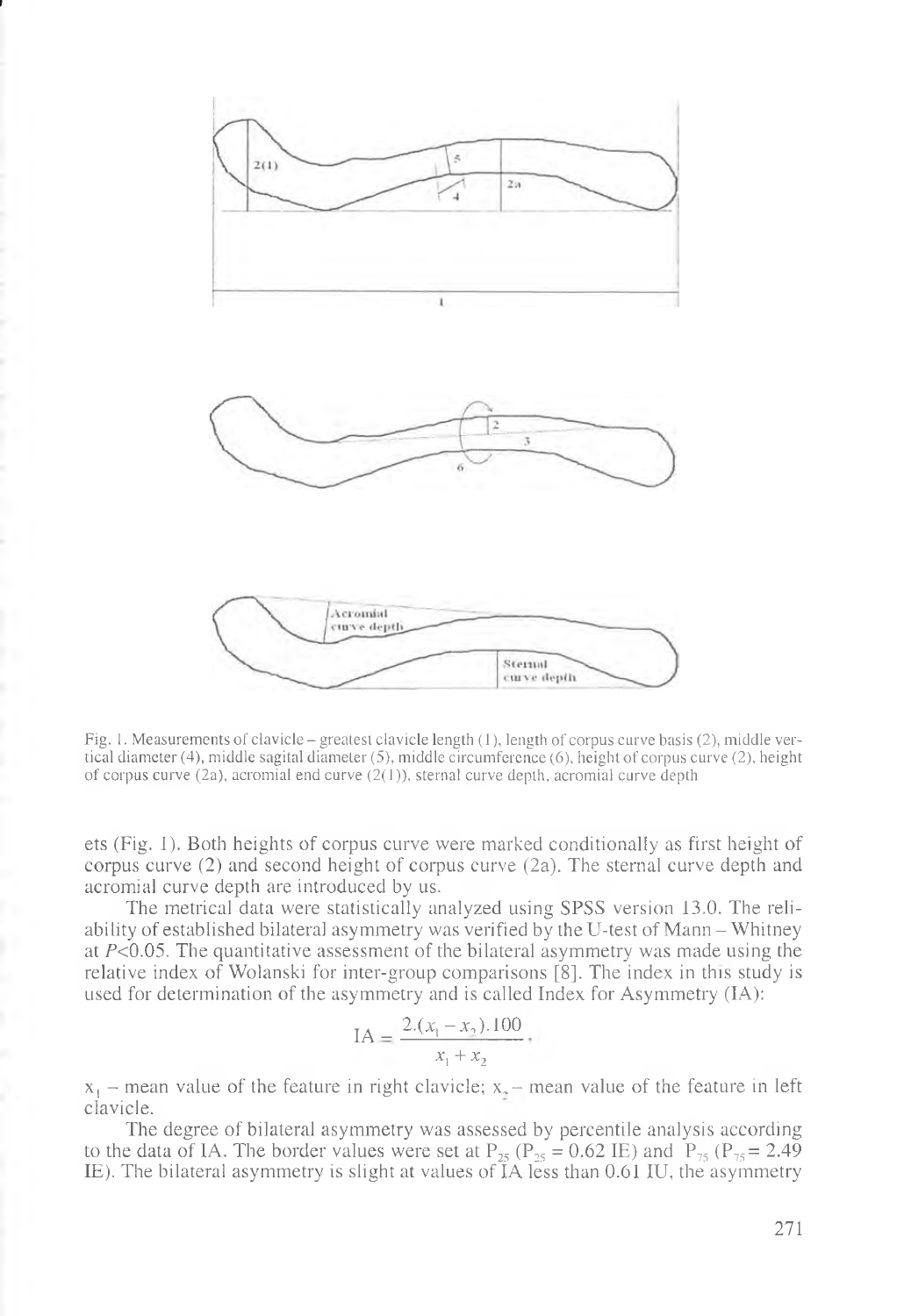is moderate at values between 0.62 IU and 2.48 IU, and it is strong at values more than 2.49 IU. The positive sign of IA shows right-side asymmetry and the negative one left-side asymmetry.

## Results

The main biostatistical results of the study are given in Table 1.

#### *Length features of clavicle*

Both length features of the clavicle, which are measured, give general information on the clavicle size. After the results obtained for first feature, the left clavicles of male and female skeletons have greater lengths than the right ones. The bilateral differences are statistically significant for female clavicles only. The greater length of left clavicles in both sexes observed in the present study confirms the results of many authors (Terry [7], Singh and G angrade [6], Jit and S ah n i [2] and K auret al. [4]). However, this is refused by  $B_i \cup c_i$  is et al. [1], which results show greater length for the right clavicles. The length of corpus curve basis also has greater values in left clavicles of both sexes. The bilateral differences for this feature are not statistically significant. According to the border values of IA for determination of the asymmetry degree, the asymmetry of greatest clavicle length is moderate in both sexes. The length of corpus curve basis shows strong bilateral asymmetry in the clavicles of male and female skeletons.

#### *Diameters and circumference in the middle of the clavicle*

The three measured features in the middle of the clavicle characterize the massiveness of the bone. The middle vertical diameter is with greater values in right clavicles of male and female skeletons. The middle sagital diameter also has greater values in right clavicles of male skeletons. However, the left clavicles of female skeletons have greater sagital diameter, in comparison with the right ones. The mean values of middle circumference show right-side asymmetry in both sexes. The circumference of right clavicles is greater by 0.78 mm in male skeletons and by 0.28 mm in female skeletons. The bilateral differences are not statistically significant for any of these three features. The greater diameters and circumference in the middle of right clavicles are also observed by Jit and  $S$  ingh  $[3]$  and  $B$  ilod i et al.  $[1]$ . According to IA data, the right-side asymmetry for these three features in male skeletons is moderate. The middle vertical diameter and the middle circumference in female clavicles show right-side asymmetry as well, but the middle sagital diameter is with left-side asymmetry. According to the degree of asymmetry, both diameters in female skeletons belong to the slightly asimmetric features and the circumference - to the moderately asymmetric featiures.

#### *Height features of clavicle*

The three height features measured characterize the clavicle curve. The first height of corpus curve is greater in left clavicles of both male and female skeletons. The second height of corpus curve has greater values in right bones of both sexes. The values of acromial end curve are greater in the right bones of male and female skeletons, respectively by 0.71 mm and by 0.81 mm. This shows that acromial end of right clavicles of both sexes is more curved than the acromial end of left ones. The right-left differences for these three features are not statistically significant. According to the values of IA, the strongest left-side asymmetry in both male and female clavicles is found for the first height of corpus curve, ("strong" degree). The second height of corpus curve in both sexes is with positive sign of IA i.e. it is with right-side asymmetry - by "moderate"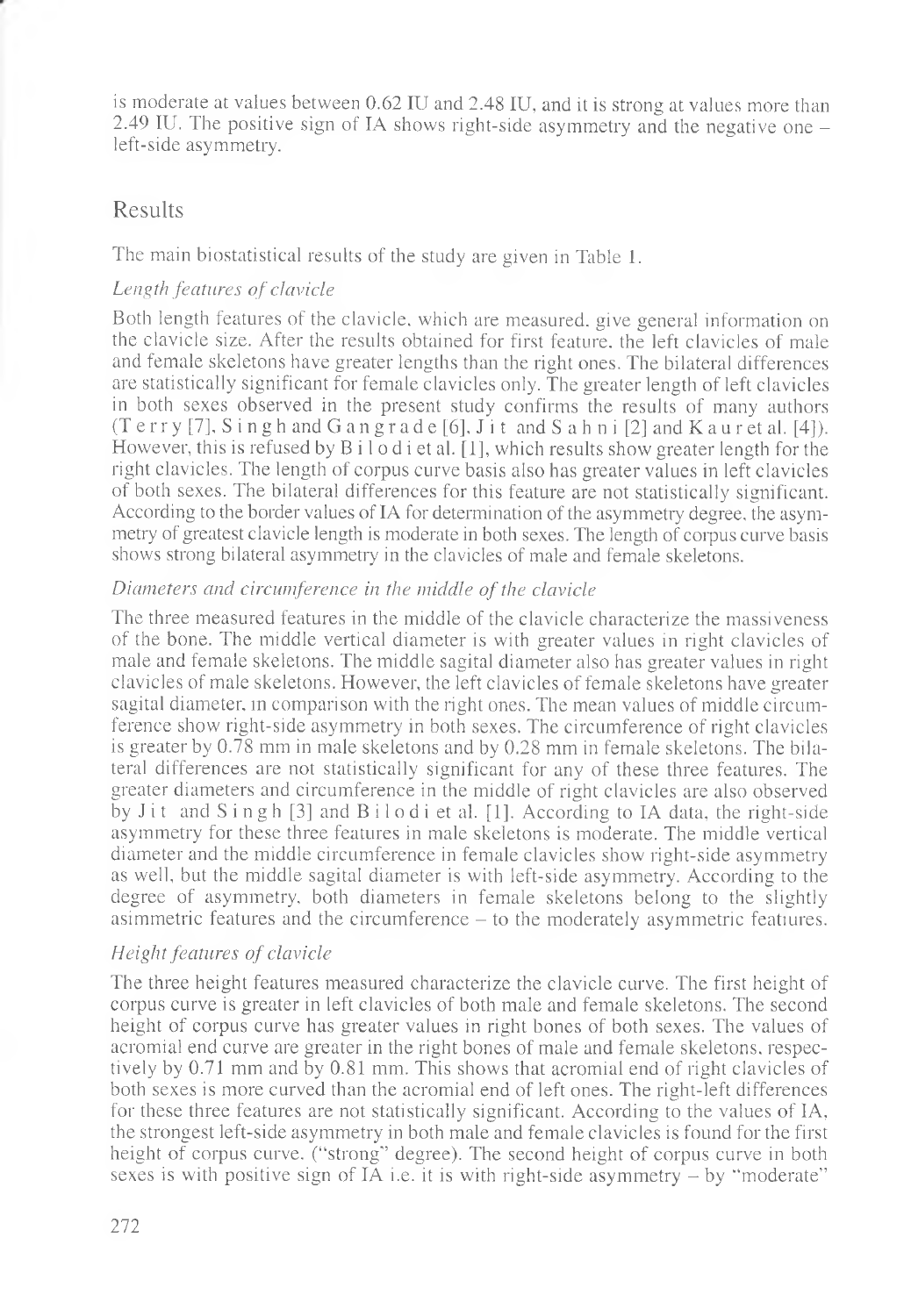| No                       | Feature                            | Male $(n = 36)$      |        |                        |        |         | Female $(n = 32)$ |                |                        |          |          |
|--------------------------|------------------------------------|----------------------|--------|------------------------|--------|---------|-------------------|----------------|------------------------|----------|----------|
|                          |                                    | $\overline{x}$ right | x left | Asymmetry indicators   |        |         |                   |                | Asymmetry indicators   |          |          |
|                          |                                    |                      |        | Absolute<br>difference | U-test | 1A      | $\bar{x}$ right   | $\bar{x}$ left | Absolute<br>difference | U-test   | IΑ       |
|                          | Greatest clavicle length (1)       | 147.28               | 149.58 | $-2.30$                | 0.321  | $-1.55$ | 132.00            | 135.19         | $-3.19$                | $0.038*$ | $-2.39$  |
| $\sim$<br>$\mathcal{L}$  | Middle vertical diameter (4)       | 11.10                | 10.96  | 0.14                   | 0.602  | 1.26    | 9.48              | 9.44           | 0.04                   | 0.842    | 0.50     |
|                          | Middle sagital diameter (5)        | 12.63                | 12.38  | 0.25                   | 0.570  | 2.00    | 10.56             | 10.58          | 0.02                   | 0.882    | $-0.15$  |
| 4                        | Middle circumference (6)           | 39.53                | 38.75  | 0.78                   | 0.368  | 1.99    | 33.69             | 33.41          | 0.28                   | 0.745    | 0.84     |
|                          | First height of corpus curve (2)   | 7.58                 | 7.82   | $-0.24$                | 0.659  | $-3.07$ | 7.14              | 8.09           | $-0.95$                | 0.182    | $-12.51$ |
| $^{(1)}$                 | Length of corpus curve basis (3)   | 92.60                | 95.03  | $-2.43$                | 0.203  | $-2.59$ | 85.19             | 87.67          | $-2.48$                | 0.121    | $-2.87$  |
| $\overline{\phantom{0}}$ | Second height of corpus curve (2a) | 29.97                | 29.72  | 0.25                   | 0.905  | 0.84    | 26.09             | 25.94          | 0.15                   | 0.665    | 0.60     |
| 8                        | Acromial end curve $(2(1))$        | 32.82                | 32.11  | 0.71                   | 0.252  | 2.18    | 28.75             | 27.94          | 0.81                   | 0.310    | 2.87     |
| Q                        | Sternal curve depth                | 18.61                | 18.93  | $-0.32$                | 0.498  | $-1.70$ | 17.31             | 17.42          | $-0.11$                | 0.788    | $-0.63$  |
| 10 <sup>°</sup>          | Acromial curve depth               | 13.53                | 3.51   | 0.02                   | 0.959  | 0.10    | 11.97             | 11.91          | 0.06                   | 0.995    | 0.52     |

Table 1. Asymmetry indicators of male and female clavicles

\* statistically significant differences at the  $P<0.05$ .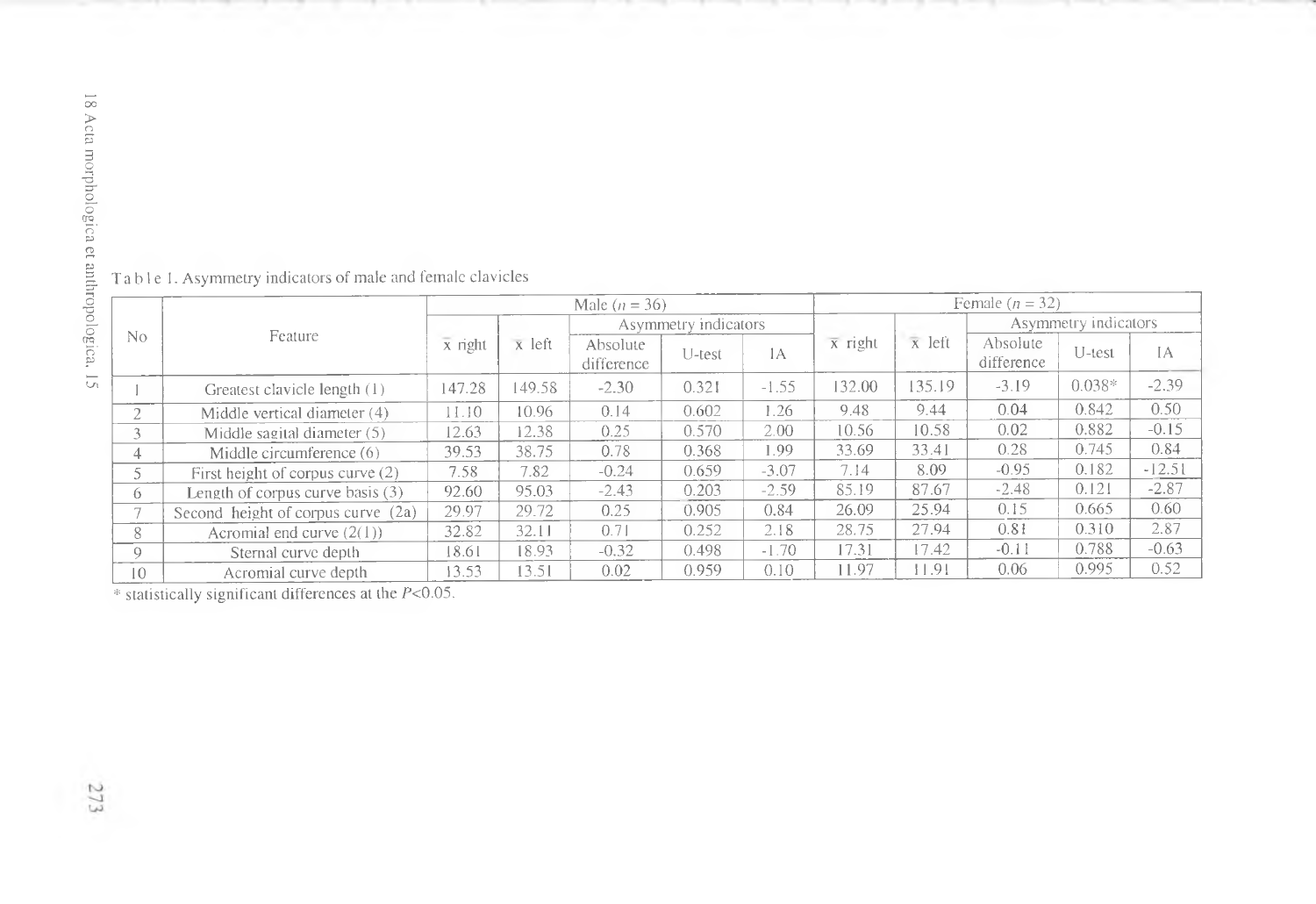degree in the male skeletons and by "slight" degree in the female ones. IA values of acromial end curve show that this feature is with comparatively strongest right-side asymmetry. In accordance with asymmetry intensity, the acromial end curve in male clavicles belongs to the moderately asymmetric features and this in female clavicles to the strongly asymmetric ones.

#### Clavicle curve depths

Both clavicle curve depths, which are measured in this study, show that the sternal curve depth is greater in the left clavicles of both sexes. However, the acromial curve depth has greater values in the right bones of male and female skeletons. This result shows that the sternal curve is deeper in the left clavicles and the acromial curve  $-$  in the right ones. The right-left differences for both depths are not statistically significant. IA values of sternal curve depth show right-side asymmetry of "moderate" degree in both sexes. According to the border values for determination of asymmetry intensity. the asymmetry of acromial curve depth is slight right-side one in female skeletons. while in male skeletons can be assumed that the asymmetry of this feature is missing. *i.e.* there is symmetry.

#### Comparative assessment for asymmetry profiles of both sexes (Fig. 2)

A summary idea of asymmetry in size and form of the human clavicle is given by the graphically presented asymmetry profiles based on IA data from all ten investigated features.

Six of all clavicle features in the male skeletons are with right-side asymmetry and four – with left-side one. A right-side asymmetry is accounted in five metric features of the female clavicles and a left-side asymmetry – in the other five.